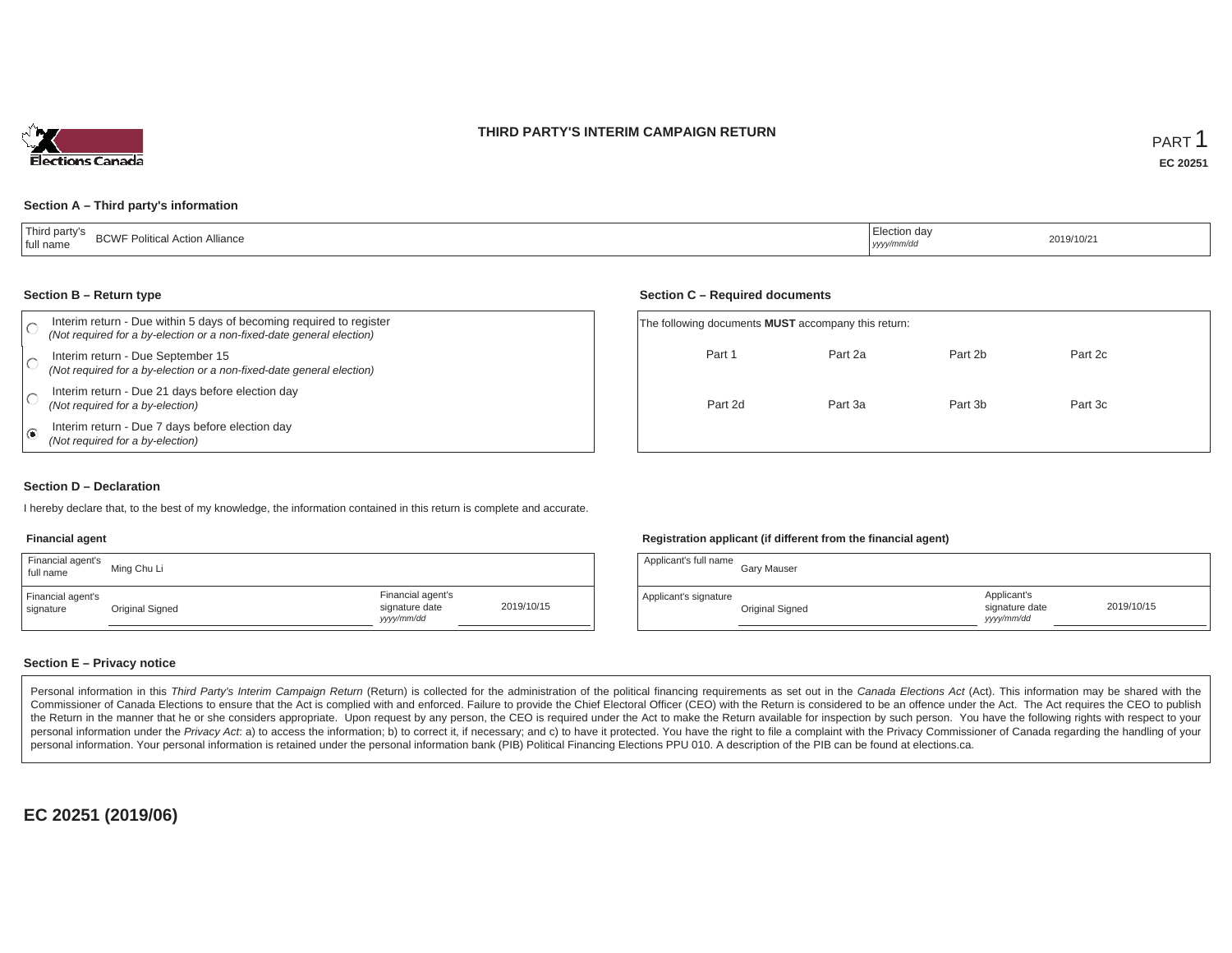

## **THIRD PARTY'S INTERIM CAMPAIGN RETURN THIRD PARTY'S INTERIM CAMPAIGN RETURN<br>Statement of monetary contributions received**

**EC 20251**

| No. | Full name                                        | <b>Street</b><br>no.                                                                | <b>Street</b> | Apt. | City | Prov./<br>Terr. | Postal<br>code | Date<br>received<br>yyyy/mm/dd                                                 | Individual | Business /<br>Commercial<br>organization | Government | <b>Trade union</b> | Corporation<br>without share<br>capital | Unincorporated<br>organization or<br>association |
|-----|--------------------------------------------------|-------------------------------------------------------------------------------------|---------------|------|------|-----------------|----------------|--------------------------------------------------------------------------------|------------|------------------------------------------|------------|--------------------|-----------------------------------------|--------------------------------------------------|
|     |                                                  |                                                                                     |               |      |      |                 |                |                                                                                | \$         | \$                                       | \$         | -S                 | \$                                      | S.                                               |
|     |                                                  |                                                                                     |               |      |      |                 |                |                                                                                |            |                                          |            |                    |                                         |                                                  |
|     |                                                  |                                                                                     |               |      |      |                 |                |                                                                                |            |                                          |            |                    |                                         |                                                  |
|     |                                                  |                                                                                     |               |      |      |                 |                |                                                                                |            |                                          |            |                    |                                         |                                                  |
|     |                                                  |                                                                                     |               |      |      |                 |                |                                                                                |            |                                          |            |                    |                                         |                                                  |
|     |                                                  |                                                                                     |               |      |      |                 |                |                                                                                |            |                                          |            |                    |                                         |                                                  |
|     |                                                  |                                                                                     |               |      |      |                 |                |                                                                                |            |                                          |            |                    |                                         |                                                  |
|     |                                                  |                                                                                     |               |      |      |                 |                |                                                                                |            |                                          |            |                    |                                         |                                                  |
|     |                                                  |                                                                                     |               |      |      |                 |                |                                                                                |            |                                          |            |                    |                                         |                                                  |
|     |                                                  |                                                                                     |               |      |      |                 |                |                                                                                |            |                                          |            |                    |                                         |                                                  |
|     |                                                  |                                                                                     |               |      |      |                 |                |                                                                                |            |                                          |            |                    |                                         |                                                  |
|     |                                                  |                                                                                     |               |      |      |                 |                |                                                                                |            |                                          |            |                    |                                         |                                                  |
|     |                                                  |                                                                                     |               |      |      |                 |                |                                                                                |            |                                          |            |                    |                                         |                                                  |
|     |                                                  |                                                                                     |               |      |      |                 |                |                                                                                |            |                                          |            |                    |                                         |                                                  |
|     |                                                  |                                                                                     |               |      |      |                 |                |                                                                                |            |                                          |            |                    |                                         |                                                  |
|     |                                                  |                                                                                     |               |      |      |                 |                | Totals carried forward from previous page \$                                   | 0.00       | 0.00                                     | 0.00       | 0.00               | 0.00                                    | 0.00                                             |
|     |                                                  |                                                                                     |               |      |      |                 |                | Total amount of monetary contributions by contributors who gave over \$200 (A) | 0.00       | 0.00                                     | 0.00       | 0.00               | 0.00                                    | 0.00                                             |
|     |                                                  |                                                                                     |               |      |      |                 |                | Number of contributors who gave over \$200                                     | $\Omega$   | -ol                                      |            | $\Omega$           |                                         | $\overline{0}$<br>$\mathbf 0$                    |
|     |                                                  | Total amount of monetary contributions by contributors who gave \$200 or less $(B)$ |               |      |      |                 |                |                                                                                | 0.00       | 0.00                                     | 0.00       | 0.00               | 0.00                                    | 0.00                                             |
|     |                                                  |                                                                                     |               |      |      |                 |                | Number of contributors who gave \$200 or less                                  | $\Omega$   | - Ol                                     |            | $\Omega$           |                                         | $\overline{0}$<br>$\mathbf 0$                    |
|     | Total amount of all monetary contributions (A+B) |                                                                                     |               |      |      |                 |                |                                                                                | 0.00       | 0.00                                     | 0.00       | 0.00               | 0.00                                    | 0.00                                             |
|     |                                                  |                                                                                     |               |      |      |                 |                | Number of contributors who gave monetary contributions                         | $\Omega$   | $\Omega$                                 |            | $\cap$             |                                         | $\overline{0}$<br>$\mathbf 0$                    |

| i nirc<br>2019/10/2<br>н.<br>ʻau<br>-<br>party<br>,,,,, |  | ັບເ |  |  |
|---------------------------------------------------------|--|-----|--|--|
|---------------------------------------------------------|--|-----|--|--|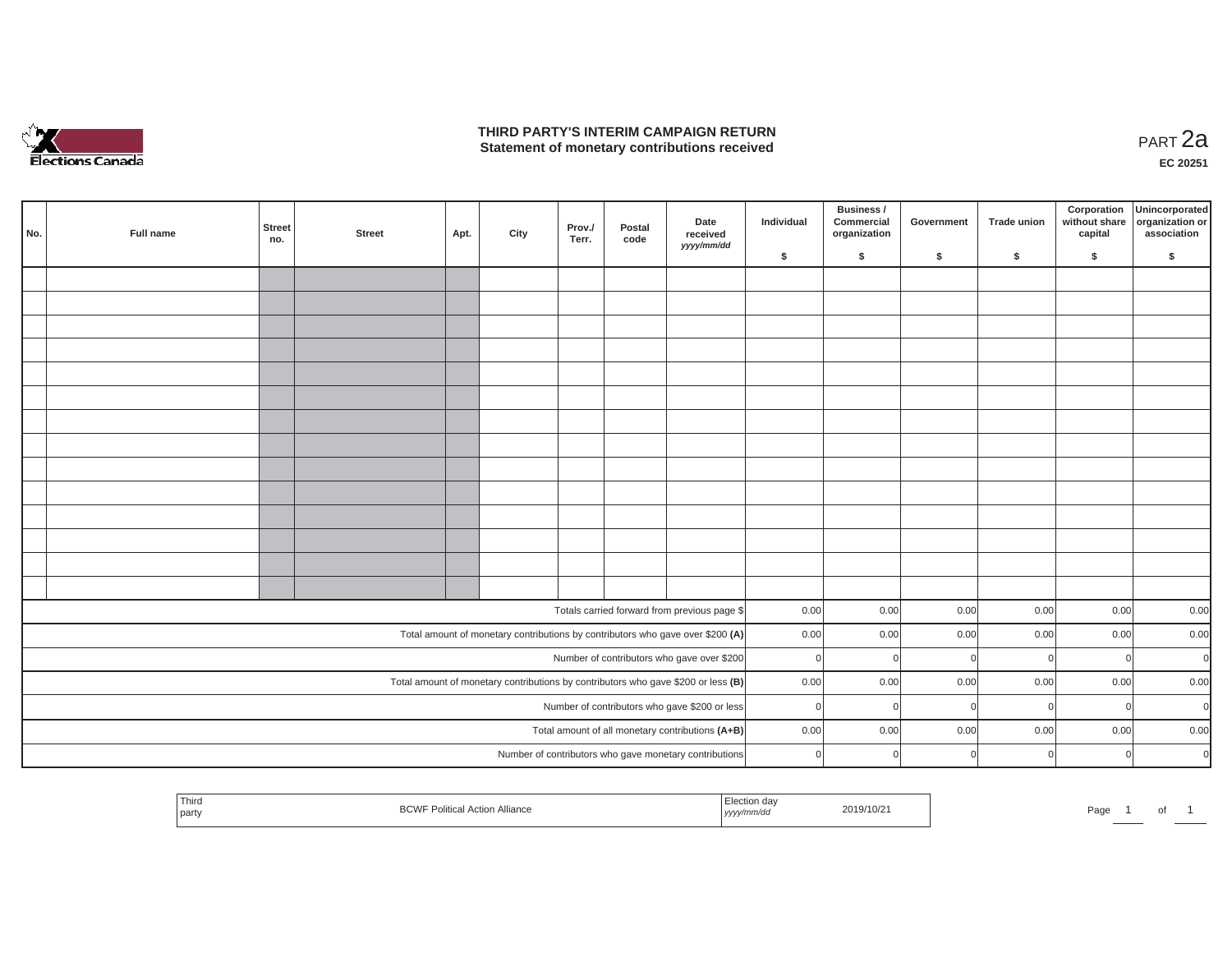

## **THIRD PARTY'S INTERIM CAMPAIGN RETURN**  THIRD PARTY'S INTERIM CAMPAIGN RETURN<br>Statement of non-monetary contributions received<br>**PART 2**b

**EC 20251**

 $\overline{\phantom{a}}$ 

| No. | Full name                                                                                                          | <b>Street</b><br>no. | <b>Street</b> | Apt. | City | Prov./<br>Terr. | Postal<br>code | Date<br>received<br>yyyy/mm/dd                                                     | Individual | Business /<br>Commercial<br>organization | Government | <b>Trade union</b> | Corporation<br>without share<br>capital | Unincorporated<br>organization or<br>association |
|-----|--------------------------------------------------------------------------------------------------------------------|----------------------|---------------|------|------|-----------------|----------------|------------------------------------------------------------------------------------|------------|------------------------------------------|------------|--------------------|-----------------------------------------|--------------------------------------------------|
|     |                                                                                                                    |                      |               |      |      |                 |                |                                                                                    | \$         | \$                                       | \$         | \$                 | \$                                      | \$                                               |
|     |                                                                                                                    |                      |               |      |      |                 |                |                                                                                    |            |                                          |            |                    |                                         |                                                  |
|     |                                                                                                                    |                      |               |      |      |                 |                |                                                                                    |            |                                          |            |                    |                                         |                                                  |
|     |                                                                                                                    |                      |               |      |      |                 |                |                                                                                    |            |                                          |            |                    |                                         |                                                  |
|     |                                                                                                                    |                      |               |      |      |                 |                |                                                                                    |            |                                          |            |                    |                                         |                                                  |
|     |                                                                                                                    |                      |               |      |      |                 |                |                                                                                    |            |                                          |            |                    |                                         |                                                  |
|     |                                                                                                                    |                      |               |      |      |                 |                |                                                                                    |            |                                          |            |                    |                                         |                                                  |
|     |                                                                                                                    |                      |               |      |      |                 |                |                                                                                    |            |                                          |            |                    |                                         |                                                  |
|     |                                                                                                                    |                      |               |      |      |                 |                |                                                                                    |            |                                          |            |                    |                                         |                                                  |
|     |                                                                                                                    |                      |               |      |      |                 |                |                                                                                    |            |                                          |            |                    |                                         |                                                  |
|     |                                                                                                                    |                      |               |      |      |                 |                |                                                                                    |            |                                          |            |                    |                                         |                                                  |
|     |                                                                                                                    |                      |               |      |      |                 |                |                                                                                    |            |                                          |            |                    |                                         |                                                  |
|     |                                                                                                                    |                      |               |      |      |                 |                |                                                                                    |            |                                          |            |                    |                                         |                                                  |
|     |                                                                                                                    |                      |               |      |      |                 |                |                                                                                    |            |                                          |            |                    |                                         |                                                  |
|     |                                                                                                                    |                      |               |      |      |                 |                |                                                                                    |            |                                          |            |                    |                                         |                                                  |
|     |                                                                                                                    |                      |               |      |      |                 |                | Totals carried forward from previous page \$                                       | 0.00       | 0.00                                     | 0.00       | 0.00               | 0.00                                    | 0.00                                             |
|     |                                                                                                                    |                      |               |      |      |                 |                | Total amount of non-monetary contributions by contributors who gave over \$200 (A) | 0.00       | 0.00                                     | 0.00       | 0.00               | 0.00                                    | 0.00                                             |
|     |                                                                                                                    |                      |               |      |      |                 |                | Number of contributors who gave over \$200                                         | $\Omega$   | $\Omega$                                 | $\Omega$   | $\Omega$           | $\mathbf 0$                             | $\mathbf 0$                                      |
|     | Total amount of non-monetary contributions by contributors who gave \$200 or less (B)                              |                      |               |      |      |                 |                |                                                                                    | 0.00       | 0.00                                     | 0.00       | 0.00               | 0.00                                    | 0.00                                             |
|     |                                                                                                                    |                      |               |      |      |                 |                | Number of contributors who gave \$200 or less                                      | $\Omega$   | $\Omega$                                 |            | $\Omega$           | $\overline{0}$                          | $\Omega$                                         |
|     |                                                                                                                    |                      |               |      |      |                 |                |                                                                                    | 0.00       | 0.00                                     | 0.00       | 0.00               | 0.00                                    | 0.00                                             |
|     | Total amount of all non-monetary contributions (A+B)<br>Number of contributors who gave non-monetary contributions |                      |               |      |      |                 |                |                                                                                    | $\Omega$   |                                          |            |                    |                                         | $\Omega$                                         |
|     |                                                                                                                    |                      |               |      |      |                 |                |                                                                                    |            |                                          |            |                    | $\Omega$                                |                                                  |

|  | <b>Contract Contract Contract Contract</b><br>Third<br>party | DUV | *ion da⊾<br>, уууулттис | 10/10/21 | Page |  |  |  |  |
|--|--------------------------------------------------------------|-----|-------------------------|----------|------|--|--|--|--|
|--|--------------------------------------------------------------|-----|-------------------------|----------|------|--|--|--|--|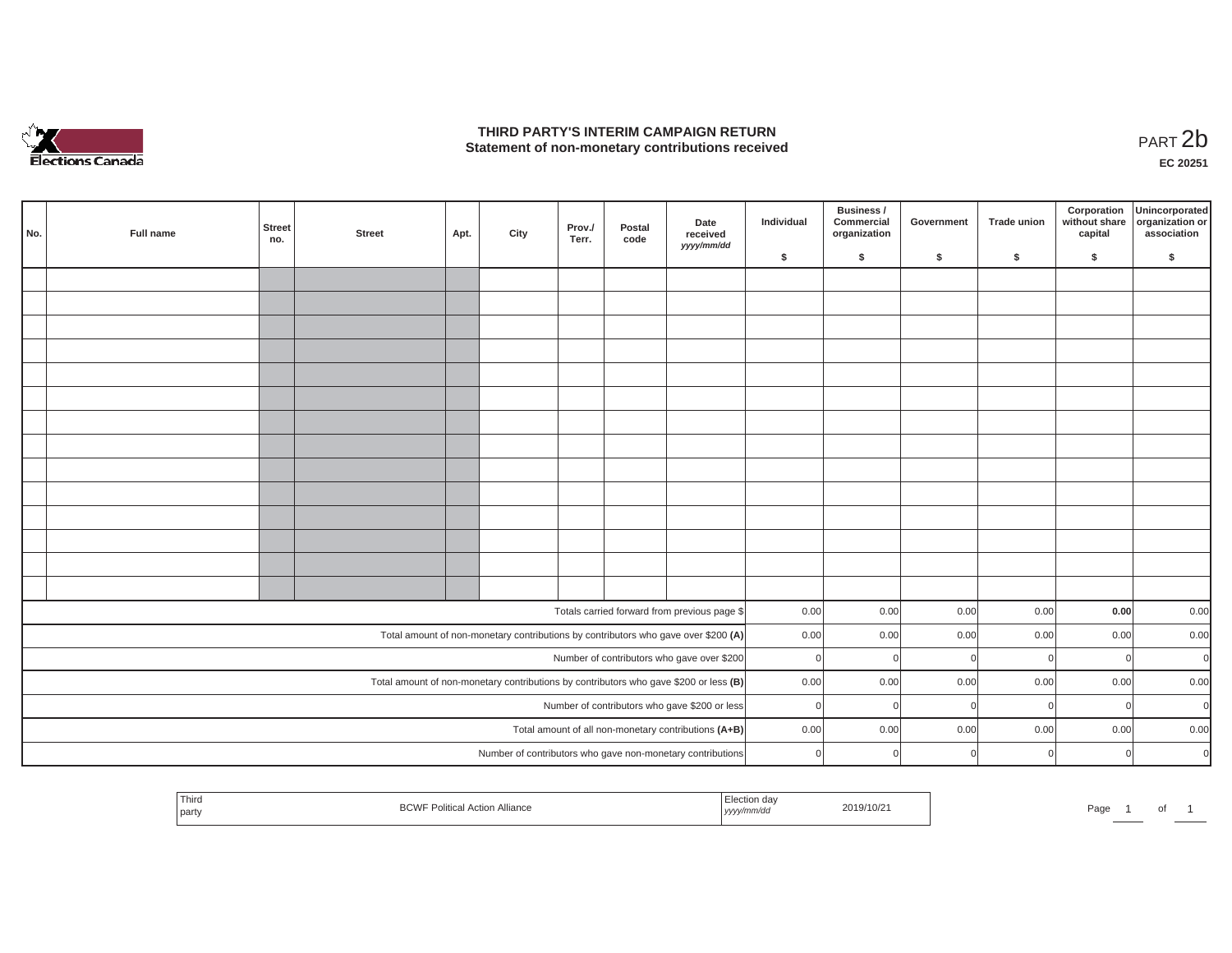

### **THIRD PARTY'S INTERIM CAMPAIGN RETURN**  RD PARTY'S INTERIM CAMPAIGN RETURN<br>Statement of operating loans received **PART 2c**

**EC 20251**

u.

| No. | Full name                                    | Street<br>no. | <b>Street</b> | Apt. | City | Prov./<br>Terr. | Postal<br>code | Date<br>received<br>yyyy/mm/dd                                  | Individual  | Business /<br>Commercial<br>organization | Government | Trade union | Corporation<br>without share<br>capital | Unincorporated<br>organization or<br>association |
|-----|----------------------------------------------|---------------|---------------|------|------|-----------------|----------------|-----------------------------------------------------------------|-------------|------------------------------------------|------------|-------------|-----------------------------------------|--------------------------------------------------|
|     |                                              |               |               |      |      |                 |                |                                                                 | \$          | $\mathsf{s}$                             | \$         | \$          | \$                                      | \$                                               |
|     |                                              |               |               |      |      |                 |                |                                                                 |             |                                          |            |             |                                         |                                                  |
|     |                                              |               |               |      |      |                 |                |                                                                 |             |                                          |            |             |                                         |                                                  |
|     |                                              |               |               |      |      |                 |                |                                                                 |             |                                          |            |             |                                         |                                                  |
|     |                                              |               |               |      |      |                 |                |                                                                 |             |                                          |            |             |                                         |                                                  |
|     |                                              |               |               |      |      |                 |                |                                                                 |             |                                          |            |             |                                         |                                                  |
|     |                                              |               |               |      |      |                 |                |                                                                 |             |                                          |            |             |                                         |                                                  |
|     |                                              |               |               |      |      |                 |                |                                                                 |             |                                          |            |             |                                         |                                                  |
|     |                                              |               |               |      |      |                 |                |                                                                 |             |                                          |            |             |                                         |                                                  |
|     |                                              |               |               |      |      |                 |                |                                                                 |             |                                          |            |             |                                         |                                                  |
|     |                                              |               |               |      |      |                 |                |                                                                 |             |                                          |            |             |                                         |                                                  |
|     |                                              |               |               |      |      |                 |                |                                                                 |             |                                          |            |             |                                         |                                                  |
|     |                                              |               |               |      |      |                 |                |                                                                 |             |                                          |            |             |                                         |                                                  |
|     |                                              |               |               |      |      |                 |                |                                                                 |             |                                          |            |             |                                         |                                                  |
|     |                                              |               |               |      |      |                 |                |                                                                 |             |                                          |            |             |                                         |                                                  |
|     |                                              |               |               |      |      |                 |                | Totals carried forward from previous page \$                    | 0.00        | 0.00                                     | 0.00       | 0.00        | 0.00                                    | 0.00                                             |
|     |                                              |               |               |      |      |                 |                | Total amount of loans by lenders who provided over \$200 (A)    | 0.00        | 0.00                                     | 0.00       | 0.00        | 0.00                                    | 0.00                                             |
|     |                                              |               |               |      |      |                 |                | Number of lenders who provided over \$200                       | $\Omega$    | $\Omega$                                 |            | $\Omega$    |                                         | $\overline{0}$<br>$\mathbf 0$                    |
|     |                                              |               |               |      |      |                 |                | Total amount of loans by lenders who provided \$200 or less (B) | 0.00        | 0.00                                     | 0.00       | 0.00        | 0.00                                    | 0.00                                             |
|     | Number of lenders who provided \$200 or less |               |               |      |      |                 |                | $\Omega$                                                        | $\Omega$    | $\Omega$                                 | $\Omega$   |             | $\overline{0}$<br>$\mathbf 0$           |                                                  |
|     | Total amount of all loans (A+B)              |               |               |      |      |                 |                |                                                                 | 0.00        | 0.00                                     | 0.00       | 0.00        | 0.00                                    | 0.00                                             |
|     |                                              |               |               |      |      |                 |                | Number of all lenders who provided loans                        | $\mathbf 0$ | $\mathbf 0$                              |            | $\cap$      | $\Omega$                                | $\overline{0}$                                   |
|     |                                              |               |               |      |      |                 |                |                                                                 |             |                                          |            |             |                                         |                                                  |

| ' Thirc<br>party | $D^{\prime}$<br>al Action Alliance "*ical Action"<br><b>DUVI</b> | ه ده نام ها<br>ua<br>yyyy/mm/dd | 2019/10/21 | Page | ັ |  |
|------------------|------------------------------------------------------------------|---------------------------------|------------|------|---|--|
|                  |                                                                  |                                 |            |      |   |  |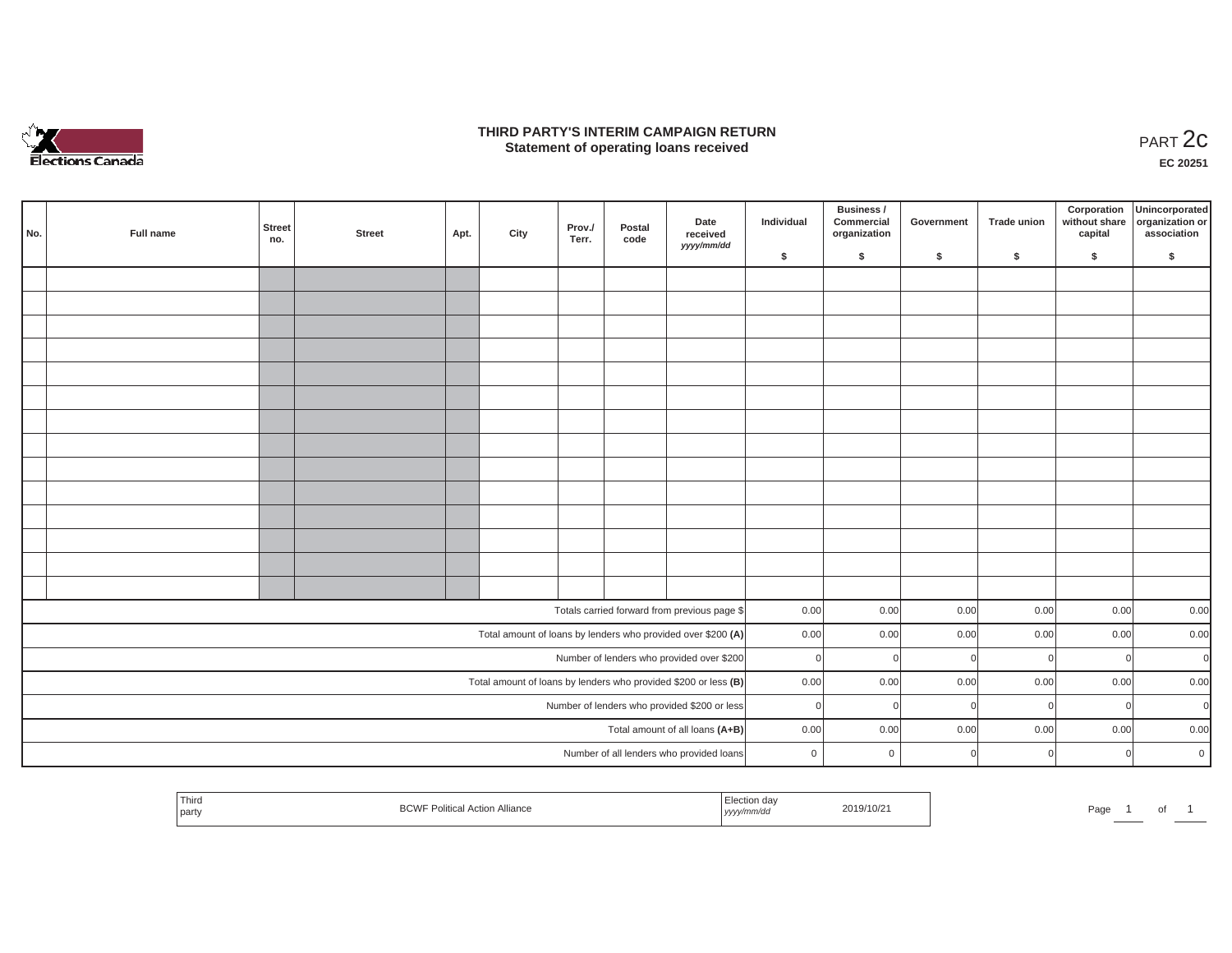

## **THIRD PARTY'S INTERIM CAMPAIGN RETURN SUMMARY STATE SUMMARY OF A SUMMARY OF A SUMMARY OF A SUMMARY OF A SUMMARY OF A SUMMARY OF A SUMMARY OF A SUMMA**<br> **Summary of inflows**

| No.          | Type of contributor / lender                    | <b>Monetary</b><br>contributions<br>(Part 2a)<br>\$ | Non-monetary<br>contributions<br>(Part 2b)<br>\$ | Loans<br>(Part 2c)<br>\$ | <b>Total</b><br>\$ | Number of<br>contributors and<br>lenders |
|--------------|-------------------------------------------------|-----------------------------------------------------|--------------------------------------------------|--------------------------|--------------------|------------------------------------------|
| 1.           | Individuals                                     |                                                     |                                                  |                          |                    |                                          |
|              | 2. Businesses / Commercial organizations        |                                                     |                                                  |                          |                    |                                          |
|              | 3. Governments                                  |                                                     |                                                  |                          |                    |                                          |
| 4.           | Trade unions                                    |                                                     |                                                  |                          |                    |                                          |
| 5.           | Corporations without share capital              |                                                     |                                                  |                          |                    |                                          |
|              | 6. Unincorporated organizations or associations |                                                     |                                                  |                          |                    |                                          |
| 7.           | Total (items 1 to 6)                            |                                                     |                                                  |                          |                    |                                          |
| <b>Total</b> |                                                 |                                                     |                                                  |                          |                    |                                          |
|              | 8. Amount of third party's resources used       |                                                     |                                                  |                          |                    |                                          |
|              | 9. Grand total (items $7$ and $8$ )             | 0.00                                                | 0.00                                             | 0.00                     | 0.00               |                                          |

| Third<br>the contract of the contract of<br>party | <br><b>BCW</b><br>۱۸/⊑<br>Political<br>Action<br>Alliance | ⊟ection dav<br>yyyy/mm/dd<br>. | 2019/10/21 |
|---------------------------------------------------|-----------------------------------------------------------|--------------------------------|------------|
|---------------------------------------------------|-----------------------------------------------------------|--------------------------------|------------|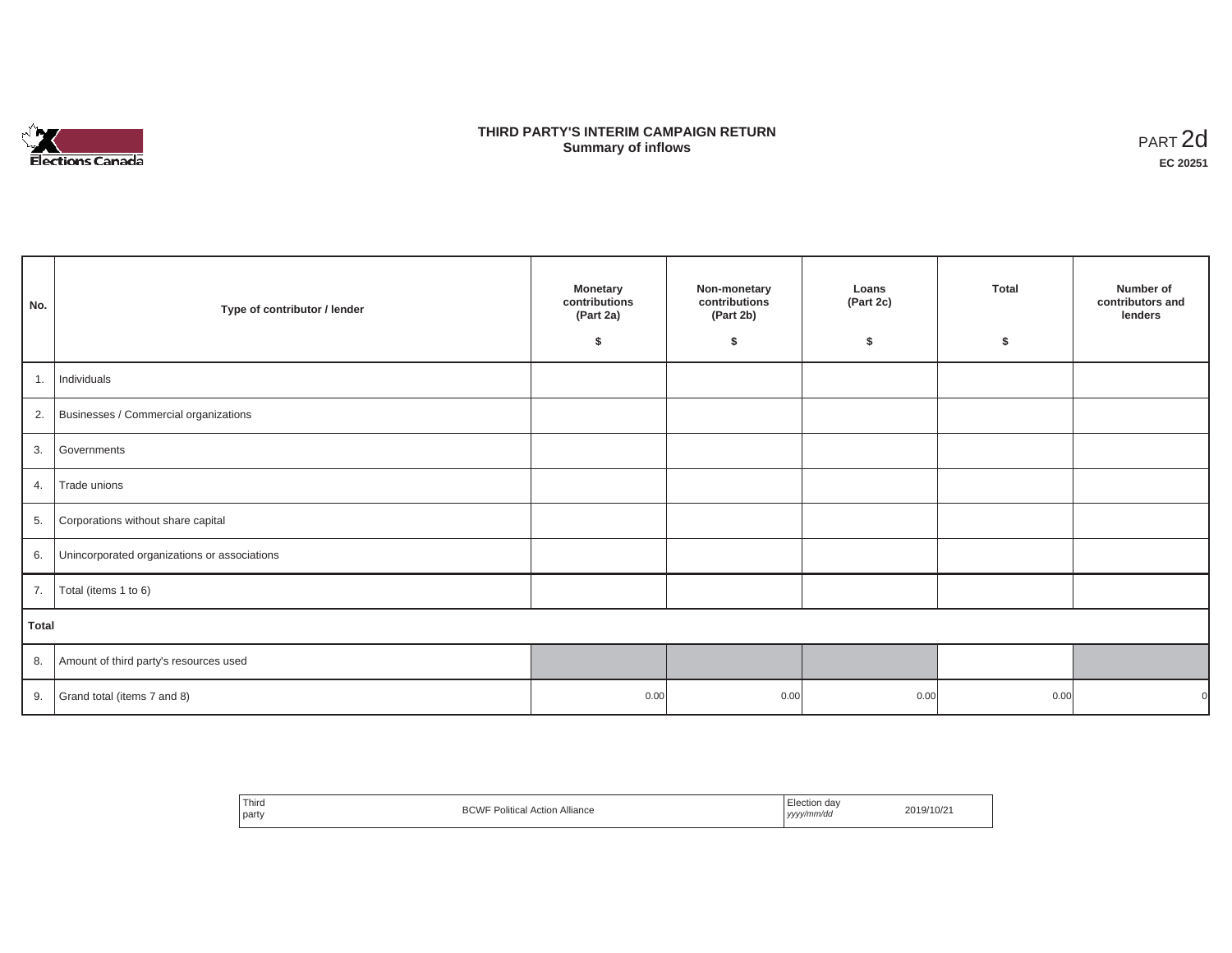

# **THIRD PARTY'S INTERIM CAMPAIGN RETURN Statement of expenses incurred for regulated activities that take place during the pre-election period**  *(Only applicable to a fixed-date general election)*

<code>PART $3$ a</code> **EC 20251**

For a list of expense types, expense categories and expense subcategories, refer to Annex II in the Instructions.

| No. | Date<br>incurred<br>yyyy/mm/dd | <b>ED Code</b><br>$($ if applicable $)$ | Supplier | <b>Expense type</b> | Expense<br>category | Expense<br>subcategory | <b>Starting date</b><br>of activity,<br>advertisement<br>or survey<br>yyyy/mm/dd | <b>Ending date</b><br>$\begin{array}{c} \text{ of activity,} \\ \text{advertisement} \end{array}$<br>or survey<br>yyyy/mm/dd | Place of activity or<br>advertisement        | <b>Expense amount</b><br>\$ |
|-----|--------------------------------|-----------------------------------------|----------|---------------------|---------------------|------------------------|----------------------------------------------------------------------------------|------------------------------------------------------------------------------------------------------------------------------|----------------------------------------------|-----------------------------|
|     |                                |                                         |          |                     |                     |                        |                                                                                  |                                                                                                                              |                                              | 0.00                        |
|     |                                |                                         |          |                     |                     |                        |                                                                                  |                                                                                                                              |                                              |                             |
|     |                                |                                         |          |                     |                     |                        |                                                                                  |                                                                                                                              |                                              |                             |
|     |                                |                                         |          |                     |                     |                        |                                                                                  |                                                                                                                              |                                              |                             |
|     |                                |                                         |          |                     |                     |                        |                                                                                  |                                                                                                                              |                                              |                             |
|     |                                |                                         |          |                     |                     |                        |                                                                                  |                                                                                                                              |                                              |                             |
|     |                                |                                         |          |                     |                     |                        |                                                                                  |                                                                                                                              |                                              |                             |
|     |                                |                                         |          |                     |                     |                        |                                                                                  |                                                                                                                              |                                              |                             |
|     |                                |                                         |          |                     |                     |                        |                                                                                  |                                                                                                                              |                                              |                             |
|     |                                |                                         |          |                     |                     |                        |                                                                                  |                                                                                                                              |                                              |                             |
|     |                                |                                         |          |                     |                     |                        |                                                                                  |                                                                                                                              |                                              |                             |
|     |                                |                                         |          |                     |                     |                        |                                                                                  |                                                                                                                              |                                              |                             |
|     |                                |                                         |          |                     |                     |                        |                                                                                  |                                                                                                                              |                                              |                             |
|     |                                |                                         |          |                     |                     |                        |                                                                                  |                                                                                                                              |                                              |                             |
|     |                                |                                         |          |                     |                     |                        |                                                                                  |                                                                                                                              |                                              |                             |
|     |                                |                                         |          |                     |                     |                        |                                                                                  |                                                                                                                              |                                              |                             |
|     |                                |                                         |          |                     |                     |                        |                                                                                  |                                                                                                                              |                                              |                             |
|     |                                |                                         |          |                     |                     |                        |                                                                                  |                                                                                                                              | Totals carried forward from previous page \$ | 0.00                        |
|     |                                |                                         |          |                     |                     |                        |                                                                                  |                                                                                                                              | Total \$                                     | 0.00                        |

| Thira<br>party | DOMI<br>F Political Action Alliance<br>BUW | <sup>1</sup> Election day<br>2019/10/21<br>yyyy/mm/dd | Page<br>$-1$<br>υı |
|----------------|--------------------------------------------|-------------------------------------------------------|--------------------|
|----------------|--------------------------------------------|-------------------------------------------------------|--------------------|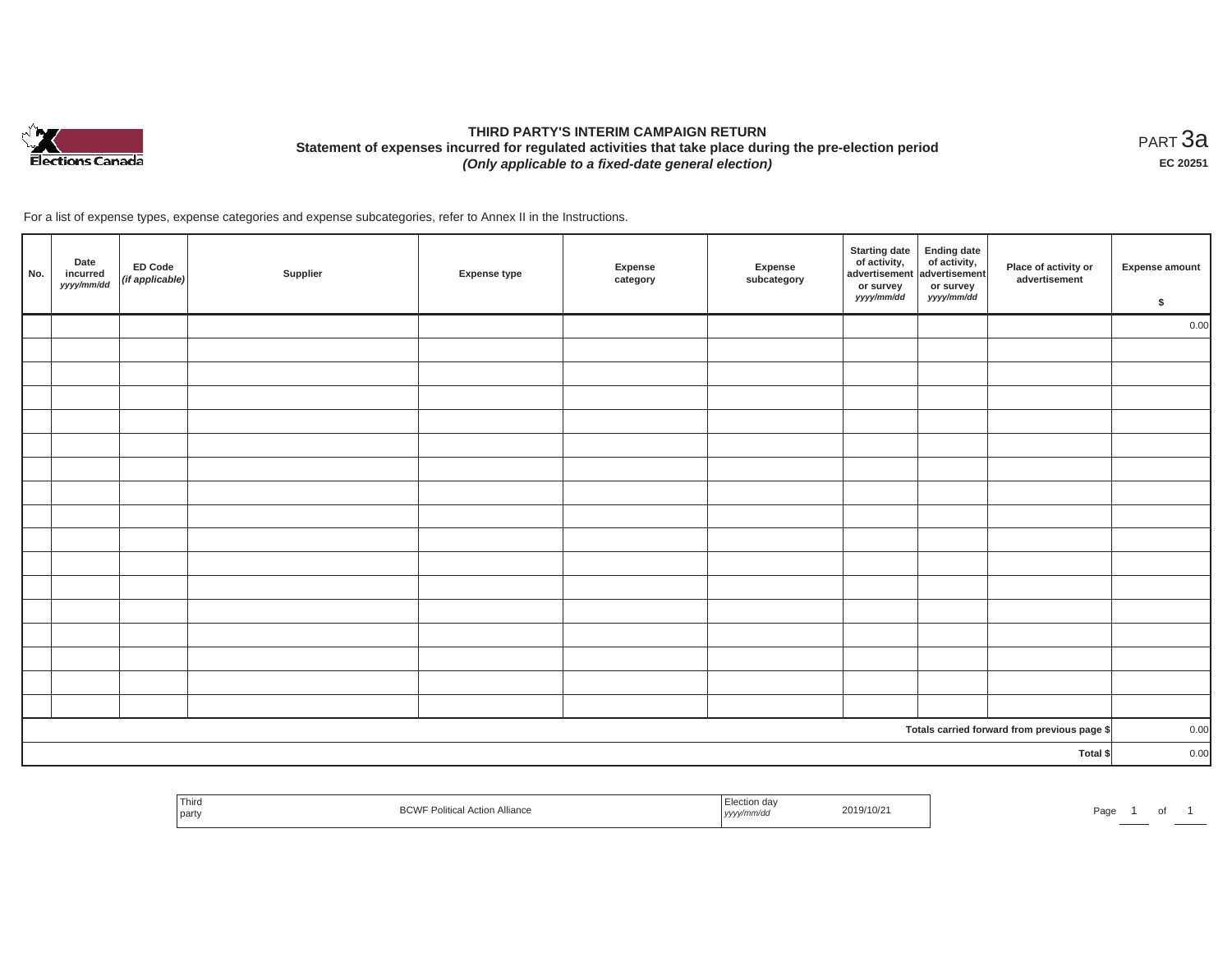

# **THIRD PARTY'S INTERIM CAMPAIGN RETURN Statement of expenses incurred for regulated activities that take place during the election period**<br>РАRТ  $3\mathrm{b}$

**EC 20251**

For a list of expense types, expense categories and expense subcategories, refer to Annex II in the Instructions.

| No.      | Date<br>incurred<br>yyyy/mm/dd | ED Code<br>(if applicable) | Supplier | <b>Expense type</b>  | Expense<br>category | Expense<br>subcategory | <b>Starting date</b><br>of activity,<br>advertisement<br>or survey<br>yyyy/mm/dd | <b>Ending date</b><br>$\frac{1}{2}$ of activity,<br>or survey<br>yyyy/mm/dd | Place of activity or<br>advertisement        | Expense amount<br>\$ |
|----------|--------------------------------|----------------------------|----------|----------------------|---------------------|------------------------|----------------------------------------------------------------------------------|-----------------------------------------------------------------------------|----------------------------------------------|----------------------|
|          | 2019/09/30                     |                            | Sing Tao | Election Advertising | Print Media         | Newspaper              | 2019/10/04                                                                       | 2019/10/20                                                                  | Greater Vancouver Regi                       | 7,812.00             |
|          |                                |                            |          |                      |                     |                        |                                                                                  |                                                                             |                                              |                      |
|          |                                |                            |          |                      |                     |                        |                                                                                  |                                                                             |                                              |                      |
|          |                                |                            |          |                      |                     |                        |                                                                                  |                                                                             |                                              |                      |
|          |                                |                            |          |                      |                     |                        |                                                                                  |                                                                             |                                              |                      |
|          |                                |                            |          |                      |                     |                        |                                                                                  |                                                                             |                                              |                      |
|          |                                |                            |          |                      |                     |                        |                                                                                  |                                                                             |                                              |                      |
|          |                                |                            |          |                      |                     |                        |                                                                                  |                                                                             |                                              |                      |
|          |                                |                            |          |                      |                     |                        |                                                                                  |                                                                             |                                              |                      |
|          |                                |                            |          |                      |                     |                        |                                                                                  |                                                                             |                                              |                      |
|          |                                |                            |          |                      |                     |                        |                                                                                  |                                                                             |                                              |                      |
|          |                                |                            |          |                      |                     |                        |                                                                                  |                                                                             |                                              |                      |
|          |                                |                            |          |                      |                     |                        |                                                                                  |                                                                             |                                              |                      |
|          |                                |                            |          |                      |                     |                        |                                                                                  |                                                                             |                                              |                      |
|          |                                |                            |          |                      |                     |                        |                                                                                  |                                                                             |                                              |                      |
|          |                                |                            |          |                      |                     |                        |                                                                                  |                                                                             |                                              |                      |
|          |                                |                            |          |                      |                     |                        |                                                                                  |                                                                             |                                              |                      |
|          |                                |                            |          |                      |                     |                        |                                                                                  |                                                                             | Totals carried forward from previous page \$ | 0.00                 |
| Total \$ |                                |                            |          |                      |                     | 7,812.00               |                                                                                  |                                                                             |                                              |                      |

| Third<br>and the control of the con-<br>part | --- | 2019/10<br>- ייווווו/ 0ט<br>, <i>yyyyı</i> | Page<br>$\cdot$ |
|----------------------------------------------|-----|--------------------------------------------|-----------------|
|----------------------------------------------|-----|--------------------------------------------|-----------------|